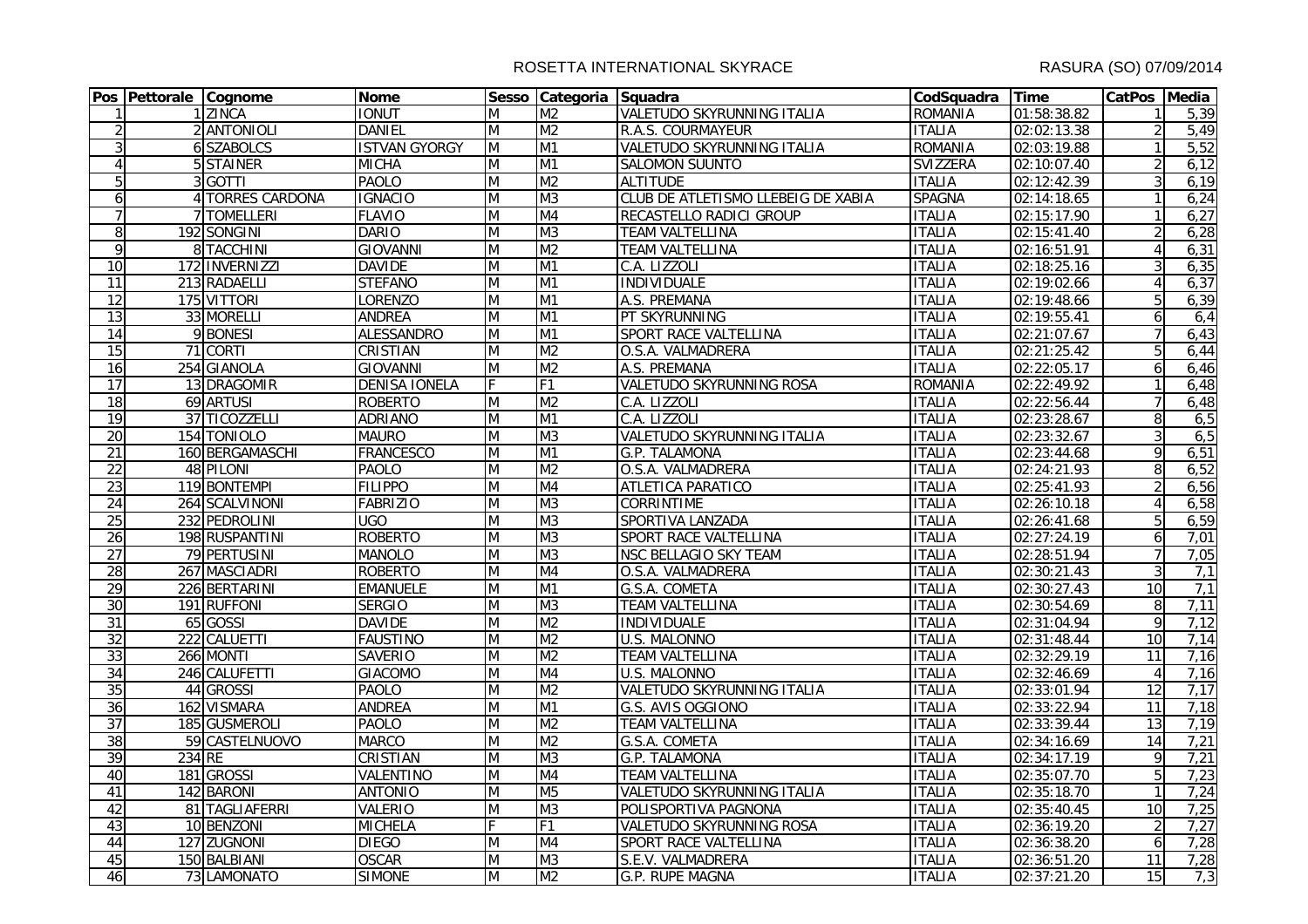|                 | Pos Pettorale Cognome |                   | <b>Nome</b>         |                | Sesso Categoria Squadra |                                   | CodSquadra Time |                          | CatPos Media    |      |
|-----------------|-----------------------|-------------------|---------------------|----------------|-------------------------|-----------------------------------|-----------------|--------------------------|-----------------|------|
| 47              |                       | 170 TARANTOLA     | <b>SALVATORE</b>    | M              | M <sub>3</sub>          | VALETUDO SKYRUNNING ITALIA        | <b>ITALIA</b>   | 02:37:53.45              | 12              | 7,31 |
| 48              |                       | 104 MAXENTI       | PAOLO               | M              | M <sub>3</sub>          | SPORT RACE VALTELLINA             | <b>ITALIA</b>   | 02:38:06.22              | 13              | 7,32 |
| 49              |                       | 132 RATTI         | <b>LUCIO</b>        | M              | M4                      | A.S. PREMANA                      | <b>ITALIA</b>   | 02:39:12.96              | $\overline{7}$  | 7,35 |
| 50              |                       | 207 LOCATELLI     | <b>MORENO</b>       | M              | M <sub>2</sub>          | <b>BAR VITALI DI VASSENA</b>      | <b>ITALIA</b>   | 02:39:33.21              | 16              | 7,36 |
| 51              |                       | 116 PONTIGGIA     | <b>GIANBATTISTA</b> | M              | M <sub>3</sub>          | SPORT RACE VALTELLINA             | <b>ITALIA</b>   | 02:39:33.46              | 14              | 7,36 |
| 52              |                       | 15 GAINARIU       | <b>IULIA</b>        | $\overline{F}$ | F1                      | VALETUDO SKYRUNNING ROSA          | <b>ROMANIA</b>  | 02:39:35.46              | $\overline{3}$  | 7,36 |
| 53              |                       | 225 POMONI        | <b>DIEGO</b>        | M              | M1                      | A.S. PREMANA                      | <b>ITALIA</b>   | 02:39:44.96              | 12              | 7,36 |
| 54              |                       | 227 RESTELLI      | <b>DARIO</b>        | M              | M <sub>2</sub>          | <b>VALETUDO SKYRUNNING ITALIA</b> | <b>ITALIA</b>   | 02:40:02.71              | 17              | 7,37 |
| 55              |                       | 200 CURTONI       | <b>FILIPPO</b>      | M              | M <sub>1</sub>          | SPORT RACE VALTELLINA             | <b>ITALIA</b>   | 02:40:10.96              | 13              | 7,38 |
| $\overline{56}$ |                       | 36 MAINETTI       | <b>MARCO</b>        | M              | M1                      | O.S.A. VALMADRERA                 | <b>ITALIA</b>   | 02:40:12.46              | 14              | 7,38 |
| 57              |                       | 259 FRANZONI      | <b>DAVIDE</b>       | M              | M <sub>2</sub>          | SKICLUB CAI BORNO                 | <b>ITALIA</b>   | 02:40:15.71              | 18              | 7,38 |
| $\overline{58}$ |                       | 75 VIVIANI        | <b>MATTIA</b>       | M              | M <sub>3</sub>          | 2002 MARATHON CLUB                | <b>ITALIA</b>   | 02:40:33.21              | 15              | 7,39 |
| 59              |                       | 199 BENVENUTI     | <b>FABIO</b>        | M              | M <sub>2</sub>          | <b>VALETUDO SKYRUNNING ITALIA</b> | <b>ITALIA</b>   | 02:40:33.21              | 19              | 7,39 |
| 60              |                       | 12 RRIKA          | <b>ALMA</b>         | F              | F <sub>2</sub>          | VALETUDO SKYRUNNING ROSA          | <b>ALBANIA</b>  | 02:40:45.71              | $\mathbf{1}$    | 7,39 |
| 61              |                       | 253 LOMBARDINI    | <b>LUCA</b>         | M              | M <sub>3</sub>          | O.S.A. VALMADRERA                 | <b>ITALIA</b>   | 02:41:24.21              | $\overline{16}$ | 7,41 |
| 62              |                       | 99 PENNATI        | <b>ROBERTO</b>      | M              | M <sub>3</sub>          | <b>INDIVIDUALE</b>                | <b>ITALIA</b>   | 02:41:39.47              | 17              | 7,42 |
| 63              |                       | 183 GUSMEROLI     | <b>MARCO</b>        | M              | M1                      | <b>TEAM VALTELLINA</b>            | <b>ITALIA</b>   | 02:42:13.72              | 15              | 7,43 |
| 64              |                       | 216 CAVAGNA       | <b>STEFANO</b>      | M              | M4                      | LA RECASTELLO SKY                 | <b>ITALIA</b>   | 02:42:58.47              | 8               | 7,46 |
| 65              |                       | 272 SCOTTI        | <b>ESTER</b>        | F              | F <sub>2</sub>          | VALETUDO SKYRUNNING ITALIA        | <b>ITALIA</b>   | 02:43:35.22              | $\overline{2}$  | 7,47 |
| 66              |                       | 182 GUSMEROLI     | <b>AMOS</b>         | M              | M <sub>4</sub>          | <b>TEAM VALTELLINA</b>            | <b>ITALIA</b>   | 02:43:39.97              | $\overline{9}$  | 7,48 |
| 67              |                       | 110 CESANA        | <b>MATTEO</b>       | M              | M <sub>3</sub>          | INDIVIDUALE                       | <b>ITALIA</b>   | 02:43:45.22              | 18              | 7,48 |
| $\overline{68}$ |                       | 66 MANES          | <b>ANDREA</b>       | M              | M <sub>2</sub>          | <b>INDIVIDUALE</b>                | <b>ITALIA</b>   | 02:43:56.47              | 20              | 7,48 |
| 69              |                       | 224 POZZOLI       | <b>ROBERTO</b>      | M              | M <sub>2</sub>          | ATLETICA TREVIGLIO                | <b>ITALIA</b>   | 02:44:29.22              | $\overline{21}$ | 7,5  |
| 70              |                       | 223 ANDREOTTI     | <b>ROBERTO</b>      | M              | M4                      | <b>GPL GALBIATE</b>               | <b>ITALIA</b>   | 02:44:38.22              | 10              | 7,5  |
| $\overline{71}$ |                       | 134 BONACINA      | <b>GIORGIO</b>      | M              | M4                      | S.E.V. VALMADRERA                 | <b>ITALIA</b>   | 02:44:45.72              | $\overline{11}$ | 7,51 |
| 72              |                       | 210 BUZZETTI      | <b>GIUSEPPE</b>     | M              | M <sub>3</sub>          | SPORT RACE VALTELLINA             | <b>ITALIA</b>   | 02:44:57.92              | 19              | 7,51 |
| $\overline{73}$ |                       | 262 FRANCHETTI    | <b>ROBERTO</b>      | M              | M4                      | POLISPORTIVA ALBOSAGGIA           | <b>ITALIA</b>   | 02:45:01.97              | $\overline{12}$ | 7,51 |
| 74              |                       | 115 SPAGNOLATTI   | <b>MARCO</b>        | M              | M <sub>3</sub>          | INDIVIDUALE                       | <b>ITALIA</b>   | 02:45:10.22              | 20              | 7,52 |
| 75              |                       | 97 DEI CAS        | <b>ENRICO</b>       | M              | M <sub>3</sub>          | SPORT RACE VALTELLINA             | <b>ITALIA</b>   | 02:45:26.13              | $\overline{21}$ | 7,53 |
| $\overline{76}$ |                       | 14 ACQUISTAPACE   | <b>MONIA</b>        |                | F <sub>2</sub>          | SPORT RACE VALTELLINA             | <b>ITALIA</b>   | 02:45:27.23              | 3               | 7,53 |
| $\overline{77}$ |                       | 91 ROTTA          | <b>MASSIMO</b>      | M              | M <sub>3</sub>          | S.E.V. VALMADRERA                 | <b>ITALIA</b>   | 02:46:09.73              | $\overline{22}$ | 7,55 |
| 78              |                       | 109 ALDEGHI       | <b>DANIELE</b>      | M              | M <sub>3</sub>          | S.E.V. VALMADRERA                 | <b>ITALIA</b>   | 02:46:10.48              | 23              | 7,55 |
| 79              |                       | 211 BARLASCINI    | <b>MARIO</b>        | M              | M4                      | <b>TEAM VALTELLINA</b>            | <b>ITALIA</b>   | 02:46:22.73              | 13              | 7,55 |
| 80              |                       | 102 BUZZELLA      | <b>LUCA</b>         | M              | M <sub>3</sub>          | SPORT RACE VALTELLINA             | <b>ITALIA</b>   | 02:47:34.48              | 24              | 7,59 |
| 81              |                       | 238 PARISI        | <b>SERGIO</b>       | M              | M <sub>3</sub>          | POLISPORTIVA ALBOSAGGIA           | <b>ITALIA</b>   | $\overline{02:}47:43.23$ | 25              | 7,59 |
| 82              |                       | 35 D'ANGELO       | <b>EDOARDO</b>      | M              | M1                      | SPORT RACE VALTELLINA             | <b>ITALIA</b>   | 02:47:52.48              | 16              | 8    |
| 83              |                       | 243 CAGLIANI      | <b>MICHELE</b>      | M              | M <sub>2</sub>          | A.S. PREMANA                      | <b>ITALIA</b>   | 02:48:21.22              | 22              | 8,01 |
| 84              |                       | 90 PORCU          | PAOLO CARLO         | M              | M <sub>3</sub>          | <b>INDIVIDUALE</b>                | <b>ITALIA</b>   | 02:48:33.72              | $\overline{26}$ | 8,02 |
| 85              |                       | 287 MORASCHINELLI | LUCIA               | F              | F1                      | <b>TEAM VALTELLINA</b>            | <b>ITALIA</b>   | 02:48:51.22              | $\overline{4}$  | 8,02 |
| 86              |                       | 218 VETTORI       | <b>WALTER</b>       | M              | M <sub>2</sub>          | POLISPORTIVA BESANESE             | <b>ITALIA</b>   | 02:49:01.47              | 23              | 8,03 |
| 87              |                       | 251 FIORDI        | PIERO CARLO         | M              | M <sub>5</sub>          | AMICI DELLO SPORT BRIOSCO         | <b>ITALIA</b>   | 02:50:16.73              | $\overline{2}$  | 8,06 |
| $\overline{88}$ |                       | 86 ARRIGONI       | <b>TULLIO</b>       | M              | M <sub>3</sub>          | C.A. LIZZOLI                      | <b>ITALIA</b>   | 02:50:40.48              | 27              | 8,08 |
| 89              |                       | 83 MILESI         | <b>GIORGIO</b>      | M              | M <sub>4</sub>          | O.S.A. VALMADRERA                 | <b>ITALIA</b>   | 02:51:10.48              | 14              | 8,09 |
| 90              |                       | 121 ROTTOLI       | <b>GIACOMO</b>      | M              | M4                      | <b>VALETUDO SKYRUNNING ITALIA</b> | <b>ITALIA</b>   | 02:51:38.48              | 15              | 8,1  |
| 91              |                       | 273 GILARDI       | <b>DANIELA</b>      | F              | F <sub>2</sub>          | S.E.V. VALMADRERA                 | <b>ITALIA</b>   | 02:51:38.73              | $\overline{4}$  | 8,1  |
| 92              |                       | 235 ROSSI         | <b>ENZO</b>         | M              | M <sub>3</sub>          | A.S.D. LANZADA                    | <b>ITALIA</b>   | 02:51:51.98              | 28              | 8,11 |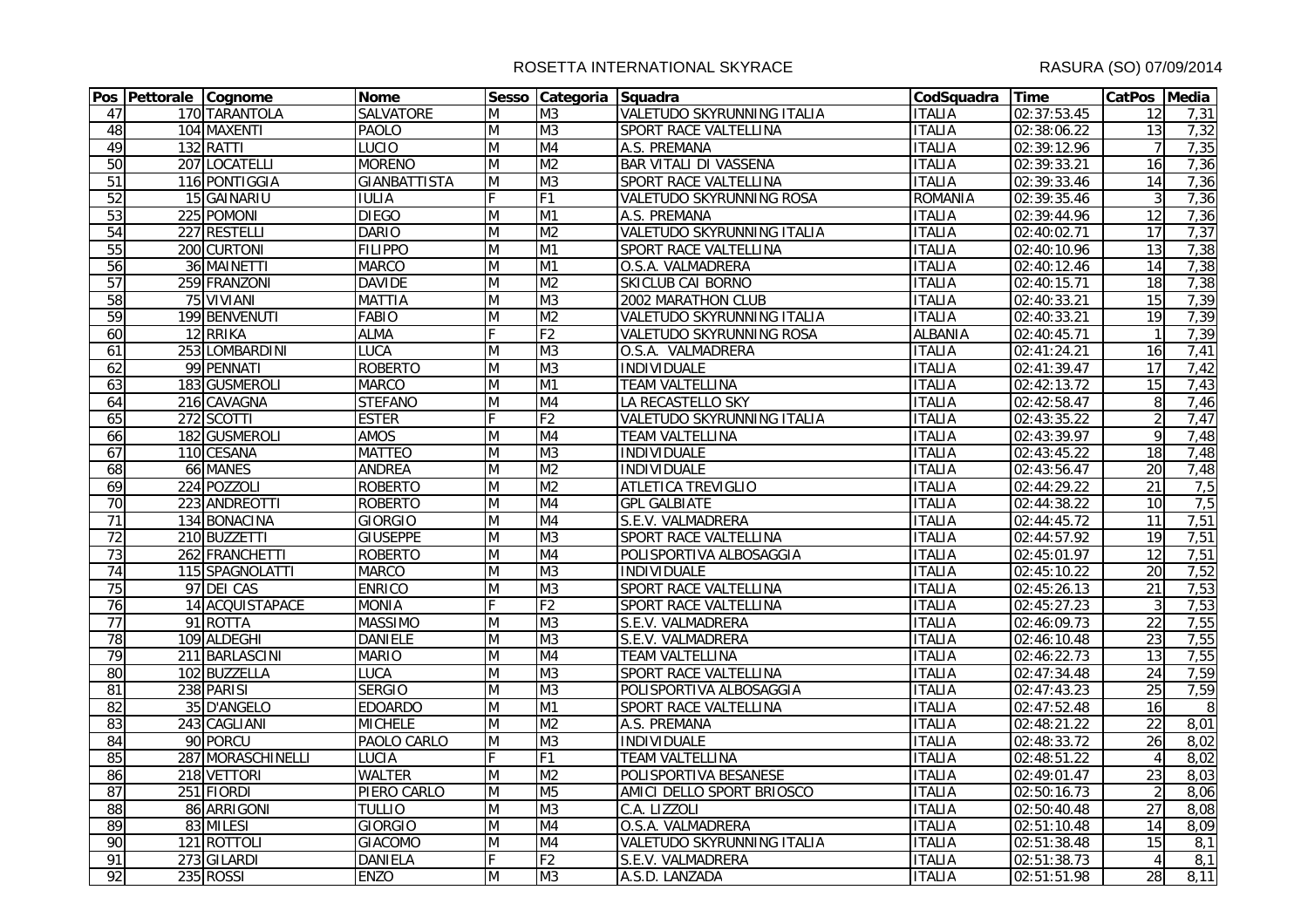|                  | Pos Pettorale Cognome |                  | <b>Nome</b>      |                                                                                       | Sesso Categoria Squadra  |                                 | CodSquadra Time |             | CatPos Media     |      |
|------------------|-----------------------|------------------|------------------|---------------------------------------------------------------------------------------|--------------------------|---------------------------------|-----------------|-------------|------------------|------|
| 93               |                       | 220 MOLTENI      | <b>ANDREA</b>    | M                                                                                     | M <sub>2</sub>           | <b>HAPPY RUNNER</b>             | <b>ITALIA</b>   | 02:51:56.73 | $\overline{24}$  | 8,11 |
| 94               |                       | 186 GUSMEROLI    | PIERLUIGI        | M                                                                                     | M3                       | <b>TEAM VALTELLINA</b>          | <b>ITALIA</b>   | 02:52:03.98 | $\overline{29}$  | 8,12 |
| 95               |                       | 255 GIANOLA      | <b>DORINO</b>    | M                                                                                     | M <sub>5</sub>           | A.S. PREMANA                    | <b>ITALIA</b>   | 02:52:14.98 | $\mathbf{3}$     | 8,12 |
| 96               |                       | 180 GALLI        | <b>DINO</b>      | $\overline{M}$                                                                        | M <sub>3</sub>           | <b>TEAM VALTELLINA</b>          | <b>ITALIA</b>   | 02:52:30.73 | $\overline{30}$  | 8,13 |
| 97               |                       | 108 MASCIADRI    | <b>STEFANO</b>   | M                                                                                     | M <sub>3</sub>           | O.S.A. VALMADRERA               | <b>ITALIA</b>   | 02:52:36.73 | 31               | 8,13 |
| $\overline{98}$  |                       | 244 LONGHI       | <b>OSCAR</b>     | M                                                                                     | M3                       | <b>INDIVIDUALE</b>              | <b>ITALIA</b>   | 02:52:42.73 | $\overline{32}$  | 8,13 |
| 99               |                       | 38 INVERNIZZI    | <b>DAMIANO</b>   | M                                                                                     | M1                       | <b>TEAM PASTURO</b>             | <b>ITALIA</b>   | 02:52:54.49 | 17               | 8,14 |
| 100              |                       | 56 CANTINI       | <b>DIEGO</b>     | M                                                                                     | M <sub>2</sub>           | <b>INDIVIDUALE</b>              | <b>ITALIA</b>   | 02:52:55.24 | 25               | 8,14 |
| 101              |                       | 263 PAGANONI     | <b>DIMITRI</b>   | M                                                                                     | M1                       | G.P. TALAMONA                   | <b>ITALIA</b>   | 02:53:23.99 | 18               | 8,15 |
| 102              |                       | 76 ALQUA'        | <b>VALENTINO</b> | M                                                                                     | M <sub>3</sub>           | <b>INDIVIDUALE</b>              | <b>ITALIA</b>   | 02:53:35.51 | 33               | 8,16 |
| 103              |                       | 229 BONESI       | <b>FAUSTO</b>    | $\mathsf{M}% _{T}=\mathsf{M}_{T}\!\left( a,b\right) ,\ \mathsf{M}_{T}=\mathsf{M}_{T}$ | $\overline{\mathsf{M4}}$ | G.P. SANTI NUOVA OLONIO         | <b>ITALIA</b>   | 02:53:39.74 | 16               | 8,16 |
| 104              |                       | 70 LORELLO       | <b>IVAN</b>      | M                                                                                     | M <sub>2</sub>           | <b>BRO-SPORT VERGHERA</b>       | <b>ITALIA</b>   | 02:53:44.99 | 26               | 8,16 |
| 105              |                       | 177 BALDINELLI   | <b>LUCA</b>      | M                                                                                     | M <sub>2</sub>           | <b>TEAM VALTELLINA</b>          | <b>ITALIA</b>   | 02:53:49.99 | $\overline{27}$  | 8,17 |
| 106              |                       | 11 PIEJAK        | <b>WICTORIA</b>  | F                                                                                     | F1                       | <b>VALETUDO SKYRUNNING ROSA</b> | <b>POLONIA</b>  | 02:54:25.99 | 5                | 8,18 |
| 107              |                       | 60 SAMA          | <b>RICCARDO</b>  | $\overline{M}$                                                                        | M <sub>2</sub>           | O.S.A. VALMADRERA               | <b>ITALIA</b>   | 02:54:30.24 | 28               | 8,19 |
| 108              |                       | 212 POLI         | <b>PAOLO</b>     | M                                                                                     | M <sub>4</sub>           | <b>TEAM VALTELLINA</b>          | <b>ITALIA</b>   | 02:54:58.74 | $\overline{17}$  | 8,2  |
| 109              |                       | 187 MANENTI      | <b>MAURO</b>     | M                                                                                     | M <sub>3</sub>           | <b>TEAM VALTELLINA</b>          | <b>ITALIA</b>   | 02:55:15.49 | 34               | 8,21 |
| 110              |                       | 68 GALLI         | <b>CLAUDIO</b>   | M                                                                                     | M <sub>2</sub>           | <b>BOCIA</b>                    | <b>ITALIA</b>   | 02:55:24.03 | 29               | 8,21 |
| 111              |                       | 93 ALDEGHI       | <b>IVAN</b>      | M                                                                                     | M <sub>3</sub>           | <b>VALETUDO SKYRUNNING</b>      | <b>ITALIA</b>   | 02:55:30.24 | 35               | 8,21 |
| 112              |                       | 271 ACQUISTAPACE | <b>MICHELA</b>   | F                                                                                     | F <sub>2</sub>           | SPORT RACE VALTELLINA           | <b>ITALIA</b>   | 02:55:39.99 | 5                | 8,22 |
| 113              |                       | 174 CORTESI      | <b>NICOLA</b>    | $\overline{M}$                                                                        | M1                       | G.S. OREZZO                     | <b>ITALIA</b>   | 02:56:45.75 | 19               | 8,25 |
| 114              |                       | 236 PESENTI      | <b>GIACOMO</b>   | M                                                                                     | M4                       | A.S.D. FO' DI PE                | <b>ITALIA</b>   | 02:57:00.75 | 18               | 8,26 |
| 115              |                       | 176 BRUNALLI     | <b>DANILO</b>    | M                                                                                     | $\overline{M2}$          | PT SKYRUNNING                   | <b>ITALIA</b>   | 02:57:28.25 | 30               | 8,27 |
| 116              |                       | 194 CAMER PESCI  | <b>FIORENZO</b>  | M                                                                                     | M <sub>4</sub>           | POLISPORTIVA ALBOSAGGIA         | <b>ITALIA</b>   | 02:57:45.75 | $\overline{19}$  | 8,28 |
| 117              |                       | 42 TAGLIAFERRI   | <b>DANIELE</b>   | M                                                                                     | M <sub>2</sub>           | POLISPORTIVA PAGNONA            | <b>ITALIA</b>   | 02:57:49.50 | 31               | 8,28 |
| 118              |                       | 242 ROTTA        | <b>EMANUELE</b>  | M                                                                                     | M <sub>2</sub>           | <b>INDIVIDUALE</b>              | <b>ITALIA</b>   | 02:57:50.25 | $\overline{32}$  | 8,28 |
| 119              |                       | 50 ARRIGONI      | <b>SIMONE</b>    | M                                                                                     | M <sub>2</sub>           | <b>GS OROBIE</b>                | <b>ITALIA</b>   | 02:58:01.00 | 33               | 8,29 |
| 120              |                       | 92 RUFFONI       | <b>UGO</b>       | $\overline{M}$                                                                        | M <sub>3</sub>           | G.S. VALGEROLA                  | <b>ITALIA</b>   | 02:58:08.75 | $\overline{36}$  | 8,29 |
| 121              |                       | 47 VIGANO'       | <b>LORENZO</b>   | M                                                                                     | M <sub>2</sub>           | AMICI DELLO SPORT BRIOSCO       | <b>ITALIA</b>   | 02:58:16.00 | 34               | 8,29 |
| 122              |                       | 156 PASINI       | <b>SILVANO</b>   | M                                                                                     | M <sub>4</sub>           | G.P. VALCHIAVENNA               | <b>ITALIA</b>   | 02:58:43.25 | 20               | 8,31 |
| 123              |                       | 72 ARTUSI        | <b>AMBROGIO</b>  | $\overline{M}$                                                                        | M <sub>2</sub>           | POLISPORTIVA PAGNONA            | <b>ITALIA</b>   | 02:58:47.75 | 35               | 8,31 |
| 124              |                       | 163 TAGLIABUE    | <b>MAURIZIO</b>  | $\overline{M}$                                                                        | M <sub>4</sub>           | <b>ASD POL. SAN MARCO</b>       | <b>ITALIA</b>   | 02:58:49.00 | 21               | 8,31 |
| 125              |                       | 85 PIETRELLA     | <b>MARCO</b>     | M                                                                                     | M3                       | <b>INDIVIDUALE</b>              | <b>ITALIA</b>   | 02:59:11.75 | $\overline{37}$  | 8,32 |
| 126              |                       | 125 SALA         | <b>LUCA</b>      | M                                                                                     | M4                       | S.E.V. VALMADRERA               | <b>ITALIA</b>   | 02:59:20.75 | $\overline{22}$  | 8,32 |
| $\overline{127}$ |                       | 288 FRANZINI     | <b>SILVIA</b>    | F                                                                                     | F <sub>2</sub>           | <b>CORRINTIME</b>               | <b>ITALIA</b>   | 02:59:25.50 | $\boldsymbol{6}$ | 8,33 |
| 128              |                       | 62 BORROMINI     | <b>SANDRO</b>    | M                                                                                     | M <sub>2</sub>           | G.S. C.S.I. MORBEGNO            | <b>ITALIA</b>   | 02:59:30.00 | 36               | 8,33 |
| 129              |                       | 221 MOLTENI      | <b>ANTONINO</b>  | M                                                                                     | M <sub>4</sub>           | <b>INDIVIDUALE</b>              | <b>ITALIA</b>   | 02:59:42.50 | $\overline{23}$  | 8,33 |
| 130              |                       | 179 FEROLA       | <b>IVO</b>       | $\overline{M}$                                                                        | M <sub>3</sub>           | <b>TEAM VALTELLINA</b>          | <b>ITALIA</b>   | 02:59:47.00 | $\overline{38}$  | 8,34 |
| 131              |                       | 143 CIVILLINI    | <b>GIOVANNI</b>  | M                                                                                     | M <sub>5</sub>           | S.E.V. VALMADRERA               | <b>ITALIA</b>   | 02:59:58.50 | $\overline{4}$   | 8,34 |
| 132              |                       | 43 BORGHETTI     | <b>LEONARDO</b>  | M                                                                                     | M <sub>2</sub>           | <b>INDIVIDUALE</b>              | <b>ITALIA</b>   | 03:00:15.53 | $\overline{37}$  | 8,35 |
| 133              |                       | 147 ANGHILERI    | <b>FERRUCCIO</b> | M                                                                                     | M <sub>2</sub>           | <b>ASD 2 SLOW</b>               | <b>ITALIA</b>   | 03:00:42.26 | 38               | 8,36 |
| 134              |                       | 40 NEGRI         | <b>FABIO</b>     | M                                                                                     | M <sub>2</sub>           | <b>INDIVIDUALE</b>              | <b>ITALIA</b>   | 03:01:13.51 | 39               | 8,38 |
| 135              |                       | 89 PANZERI       | <b>NICOLA</b>    | M                                                                                     | M <sub>3</sub>           | LA BUFAROLA                     | <b>ITALIA</b>   | 03:01:16.51 | 39               | 8,38 |
| 136              |                       | 122 GRITTI       | <b>FABRIZIO</b>  | M                                                                                     | M <sub>4</sub>           | O.S.A. VALMADRERA               | <b>ITALIA</b>   | 03:01:43.42 | $\overline{24}$  | 8,39 |
| 137              |                       | 46 VALE'         | <b>GIORGIO</b>   | M                                                                                     | M <sub>2</sub>           | <b>INDIVIDUALE</b>              | <b>ITALIA</b>   | 03:01:47.26 | 40               | 8,39 |
| 138              |                       | 103 COLOMBO      | <b>MASSIMO</b>   | M                                                                                     | M <sub>3</sub>           | S.E.V. VALMADRERA               | <b>ITALIA</b>   | 03:02:01.76 | 40               | 8,4  |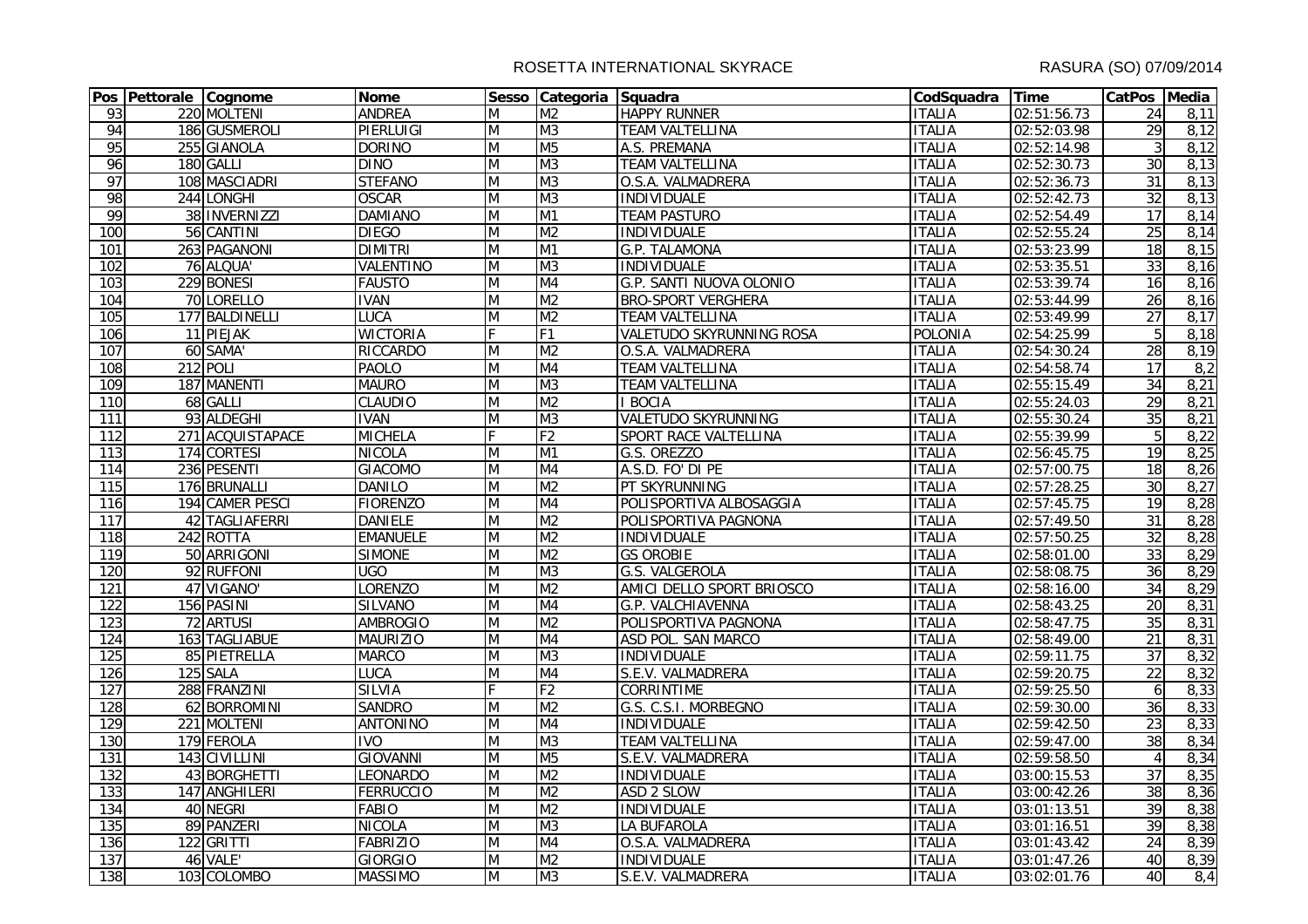|                  | Pos Pettorale Cognome |                 | <b>Nome</b>         |                | Sesso Categoria Squadra  |                                 | CodSquadra Time |             | CatPos Media    |      |
|------------------|-----------------------|-----------------|---------------------|----------------|--------------------------|---------------------------------|-----------------|-------------|-----------------|------|
| 139              |                       | 196 TARCA       | <b>VALERIO</b>      | M              | M4                       | <b>TEAM VALTELLINA</b>          | <b>ITALIA</b>   | 03:02:18.26 | 25              | 8,41 |
| 140              |                       | 178 DEL NERO    | <b>ROCCO</b>        | M              | M <sub>2</sub>           | <b>TEAM VALTELLINA</b>          | <b>ITALIA</b>   | 03:02:33.26 | 41              | 8,42 |
| 141              |                       | 135 INVERNIZZI  | <b>GIUSEPPE</b>     | M              | M <sub>4</sub>           | S.E.V. VALMADRERA               | <b>ITALIA</b>   | 03:02:47.76 | 26              | 8,42 |
| $\overline{142}$ |                       | 260 CIAPPONI    | <b>DANIELE</b>      | $\overline{M}$ | M <sub>4</sub>           | G.S. C.S.I. MORBEGNO            | <b>ITALIA</b>   | 03:02:55.26 | 27              | 8,43 |
| $\overline{143}$ |                       | 117 BERTOLDINI  | <b>GIOVANNI</b>     | M              | M4                       | A.S. PREMANA                    | <b>ITALIA</b>   | 03:03:03.26 | 28              | 8,43 |
| 144              |                       | 274 PIGANZOLI   | <b>SERENA</b>       | F              | F1                       | SPORT RACE VALTELLINA           | <b>ITALIA</b>   | 03:03:07.76 | 6               | 8,43 |
| 145              |                       | 87 COLOMBO      | <b>PAOLO</b>        | M              | M <sub>3</sub>           | O.S.A. VALMADRERA               | <b>ITALIA</b>   | 03:03:37.51 | 41              | 8,45 |
| 146              |                       | 130 COLZANI     | <b>PAOLO</b>        | M              | M <sub>4</sub>           | <b>ATHLETIC CLUB VILLASANTA</b> | <b>ITALIA</b>   | 03:04:09.02 | 29              | 8,46 |
| 147              |                       | 49 GILARDI      | <b>ANDREA</b>       | M              | M <sub>2</sub>           | O.S.A. VALMADRERA               | <b>ITALIA</b>   | 03:04:20.27 | 42              | 8,47 |
| 148              |                       | <b>201 MELE</b> | <b>ATTILIO</b>      | $\overline{M}$ | M <sub>5</sub>           | SPORT RACE VALTELLINA           | <b>ITALIA</b>   | 03:04:42.02 | $\overline{5}$  | 8,48 |
| 149              |                       | 157 ROSSI       | MICHELANGELO        | M              | $\overline{M1}$          | <b>INDIVIDUALE</b>              | <b>ITALIA</b>   | 03:04:49.02 | $\overline{20}$ | 8,48 |
| 150              |                       | 252 MAINO       | <b>ROBERTO</b>      | M              | M <sub>2</sub>           | $3$ LIFE                        | <b>ITALIA</b>   | 03:06:12.01 | 43              | 8,52 |
| 151              |                       | 285 VENCO       | <b>MONICA</b>       |                | F <sub>1</sub>           | <b>INDIVIDUALE</b>              | <b>ITALIA</b>   | 03:06:22.26 | $\overline{7}$  | 8,52 |
| 152              |                       | 203 PERREGRINI  | <b>PIERO</b>        | M              | M <sub>3</sub>           | SPORT RACE VALTELLINA           | <b>ITALIA</b>   | 03:06:37.51 | 42              | 8,53 |
| 153              |                       | 167 MAPELLI     | <b>DANIELE</b>      | $\overline{M}$ | M <sub>3</sub>           | <b>SEC CIVATE</b>               | <b>ITALIA</b>   | 03:07:13.01 | 43              | 8,55 |
| 154              |                       | 188 MAMETTI     | <b>ANDREA</b>       | M              | M <sub>2</sub>           | <b>TEAM VALTELLINA</b>          | <b>ITALIA</b>   | 03:07:18.02 | 44              | 8,55 |
| 155              |                       | 140 BOLIS       | GIOSUE'             | M              | M4                       | <b>ASD AMATORI LECCO</b>        | <b>ITALIA</b>   | 03:08:01.02 | 30              | 8,57 |
| 156              |                       | 233 CORTI       | <b>MAURO</b>        | M              | M <sub>4</sub>           | <b>INDIVIDUALE</b>              | <b>ITALIA</b>   | 03:08:05.27 | 31              | 8,57 |
| 157              |                       | 82 RICCIARDI    | <b>AURELIO</b>      | M              | M <sub>3</sub>           | O.S.A. VALMADRERA               | <b>ITALIA</b>   | 03:08:07.27 | 44              | 8,57 |
| 158              |                       | 171 TOGNI       | <b>DANIELE</b>      | $\overline{M}$ | M <sub>2</sub>           | ASD CARVICO SKYRUNNING          | <b>ITALIA</b>   | 03:08:13.52 | 45              | 8,58 |
| 159              |                       | 128 BRIOSCHI    | <b>RUGGERO</b>      | M              | M <sub>4</sub>           | G.S. VALGEROLA                  | <b>ITALIA</b>   | 03:09:20.52 | $\overline{32}$ | 9,01 |
| 160              |                       | 63 BALDINI      | <b>MARCO</b>        | M              | M <sub>2</sub>           | <b>2002 MARATHON CLUB</b>       | <b>ITALIA</b>   | 03:09:49.27 | 46              | 9,02 |
| 161              |                       | 106 CASARI      | <b>ROBERTO</b>      | M              | M <sub>3</sub>           | <b>INDIVIDUALE</b>              | <b>ITALIA</b>   | 03:10:04.27 | 45              | 9,03 |
| 162              |                       | 228 RIPAMONTI   | <b>FILIPPO</b>      | M              | M1                       | <b>INDIVIDUALE</b>              | <b>ITALIA</b>   | 03:10:38.77 | $\overline{21}$ | 9,05 |
| 163              |                       | 279 CASTELNUOVO | <b>TERESA</b>       |                | F1                       | G.S.A. COMETA                   | <b>ITALIA</b>   | 03:11:04.27 | 8               | 9,06 |
| 164              |                       | 206 TEMPRA      | <b>FRANCESCO</b>    | M              | M <sub>2</sub>           | RUNNER SONDRIO                  | <b>ITALIA</b>   | 03:11:17.55 | 47              | 9,07 |
| 165              |                       | 209 CAPITANI    | <b>LUCIANO</b>      | M              | M <sub>5</sub>           | <b>G.S. VALGEROLA</b>           | <b>ITALIA</b>   | 03:11:29.28 | 6               | 9,07 |
| 166              |                       | 123 CASLINI     | ANGELO              | M              | M4                       | O.S.A. VALMADRERA               | <b>ITALIA</b>   | 03:12:15.28 | 33              | 9,09 |
| 167              |                       | 55 BERNARDI     | <b>GIANBATTISTA</b> | M              | M <sub>2</sub>           | <b>INDIVIDUALE</b>              | <b>ITALIA</b>   | 03:13:17.78 | 48              | 9,12 |
| 168              |                       | 168 MUOIO       | <b>ALESSANDRO</b>   | M              | M <sub>2</sub>           | S.E.V. VALMADRERA               | <b>ITALIA</b>   | 03:13:31.55 | 49              | 9,13 |
| 169              |                       | 153 BENEDETTI   | <b>MARIO</b>        | M              | M <sub>3</sub>           | POLISPORTIVA PAGNONA            | <b>ITALIA</b>   | 03:13:38.78 | 46              | 9,13 |
| 170              |                       | 126 VERONELLI   | <b>PAOLO</b>        | M              | M <sub>4</sub>           | <b>INDIVIDUALE</b>              | <b>ITALIA</b>   | 03:14:11.28 | $\overline{34}$ | 9,15 |
| 171              |                       | 113 FALZEI      | PIERO ANTONIO       | $\overline{M}$ | M <sub>3</sub>           | G.S. AVIS OGGIONO               | <b>ITALIA</b>   | 03:14:34.28 | 47              | 9,16 |
| 172              |                       | 245 BUTTI       | <b>RENATO</b>       | M              | M4                       | O.S.A. VALMADRERA               | <b>ITALIA</b>   | 03:14:42.53 | 35              | 9,16 |
| 173              |                       | 202 VOLA        | <b>RENATO</b>       | M              | $\overline{\mathsf{M4}}$ | G.S. VALGEROLA                  | <b>ITALIA</b>   | 03:14:44.78 | 36              | 9,16 |
| 174              |                       | 114 QUITADAMO   | <b>GIUSEPPE</b>     | M              | M <sub>3</sub>           | U.S. MILANESE                   | <b>ITALIA</b>   | 03:14:47.79 | 48              | 9,17 |
| $\frac{175}{2}$  |                       | 265 VILLA       | <b>SILVIO</b>       | $\overline{M}$ | M <sub>4</sub>           | <b>INDIVIDUALE</b>              | <b>ITALIA</b>   | 03:15:02.29 | $\overline{37}$ | 9,17 |
| 176              |                       | 148 FORTUNATO   | <b>MASSIMO</b>      | $\overline{M}$ | M <sub>4</sub>           | <b>GSA POLLONE</b>              | <b>ITALIA</b>   | 03:15:31.54 | 38              | 9,19 |
| 177              |                       | 189 MAZZONI     | <b>MATTEO</b>       | M              | M <sub>2</sub>           | <b>TEAM VALTELLINA</b>          | <b>ITALIA</b>   | 03:15:34.79 | 50              | 9,19 |
| 178              |                       | 248 CASTELLI    | <b>MASSIMO</b>      | M              | M <sub>2</sub>           | SALUS GERENZANO                 | <b>ITALIA</b>   | 03:15:37.79 | 51              | 9,19 |
| 179              |                       | 169 OLIVA       | <b>MAURIZIO</b>     | M              | M <sub>2</sub>           | <b>INDIVIDUALE</b>              | <b>ITALIA</b>   | 03:15:47.79 | 52              | 9,19 |
| 180              |                       | 208 VASSENA     | <b>ROMEO</b>        | M              | M <sub>3</sub>           | <b>BAR VITALI DI VASSENA</b>    | <b>ITALIA</b>   | 03:15:58.04 | 49              | 9,2  |
| 181              |                       | 205 FERRARI     | <b>GIOVANNI</b>     | M              | M <sub>5</sub>           | SPORT RACE VALTELLINA           | <b>ITALIA</b>   | 03:16:33.29 | $\overline{7}$  | 9,22 |
| 182              |                       | 152 RAVASI      | <b>ANDREA</b>       | M              | M <sub>2</sub>           | S.E.V. VALMADRERA               | <b>ITALIA</b>   | 03:16:54.04 | 53              | 9,23 |
| 183              |                       | 141 SALA        | <b>MARCO</b>        | M              | M4                       | G.P. VILLASANTESE               | <b>ITALIA</b>   | 03:17:18.48 | 39              | 9,24 |
| 184              |                       | 190 PERLINI     | <b>MATTEO</b>       | M              | M <sub>2</sub>           | <b>TEAM VALTELLINA</b>          | <b>ITALIA</b>   | 03:17:25.29 | 54              | 9,24 |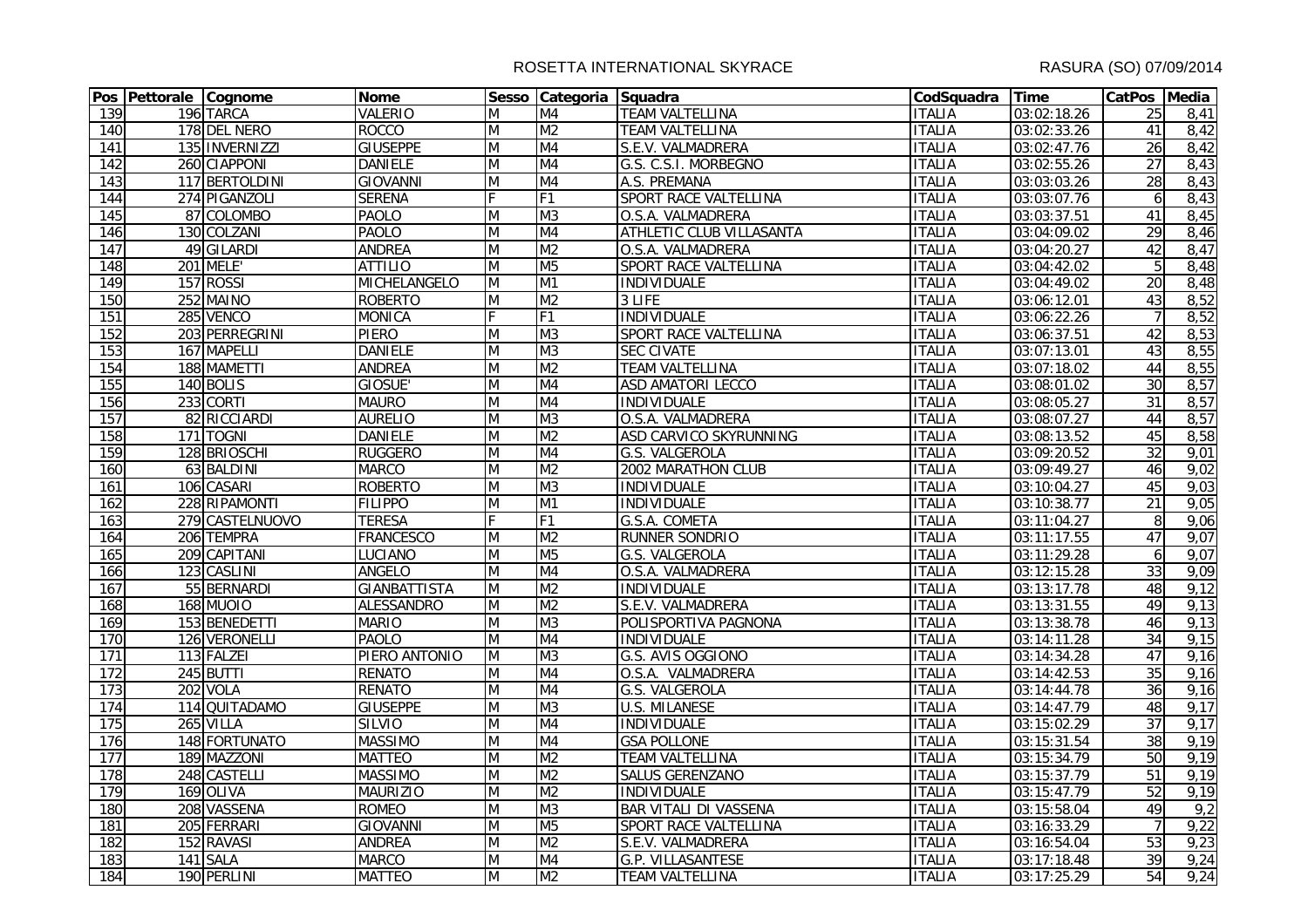|                  | Pos Pettorale Cognome |                  | Nome                  |                                                                                       | Sesso Categoria Squadra |                                       | CodSquadra Time |             | CatPos Media    |        |
|------------------|-----------------------|------------------|-----------------------|---------------------------------------------------------------------------------------|-------------------------|---------------------------------------|-----------------|-------------|-----------------|--------|
| 185              |                       | 258 DELLA NAVE   | <b>STEFANO</b>        | M                                                                                     | M4                      | G.S. VALGEROLA                        | <b>ITALIA</b>   | 03:17:28.79 | 40              | 9,24   |
| 186              |                       | 151 NEGRI        | <b>PAOLO</b>          | M                                                                                     | M3                      | S.E.V. VALMADRERA                     | <b>ITALIA</b>   | 03:17:48.79 | 50              | 9,25   |
| 187              |                       | 261 ANGELINI     | <b>VITTORE</b>        | M                                                                                     | M3                      | <b>VARESE TRIATHLON</b>               | <b>ITALIA</b>   | 03:18:04.56 | 51              | 9,26   |
| 188              |                       | 45 GUALTIERI     | <b>ANDREA</b>         | M                                                                                     | M <sub>2</sub>          | <b>ATLETICA MONZA</b>                 | <b>ITALIA</b>   | 03:18:11.54 | 55              | 9,26   |
| 189              |                       | 283 CRUCIFERO    | <b>ANTONELLA</b>      | F                                                                                     | F <sub>2</sub>          | 3 LIFE                                | <b>ITALIA</b>   | 03:18:39.55 | $\overline{7}$  | 9,28   |
| 190              |                       | 139 MATTARUCCHI  | <b>PIETRO</b>         | M                                                                                     | M4                      | G.S. VALGEROLA                        | <b>ITALIA</b>   | 03:18:46.05 | 41              | 9,28   |
| 191              |                       | 74 PEREGO        | <b>ALESSANDRO</b>     | M                                                                                     | M <sub>2</sub>          | <b>INDIVIDUALE</b>                    | <b>ITALIA</b>   | 03:18:47.80 | 56              | 9,28   |
| 192              |                       | 78 PEREGO        | <b>ANDREA</b>         | M                                                                                     | M <sub>3</sub>          | <b>INDIVIDUALE</b>                    | <b>ITALIA</b>   | 03:18:48.81 | 52              | 9,28   |
| 193              |                       | 138 PESENTI      | <b>GIORGIO</b>        | M                                                                                     | M4                      | VALETUDO SKYRUNNING ITALIA            | <b>ITALIA</b>   | 03:19:36.05 | 42              | 9,3    |
| 194              |                       | 77 BUTTI         | <b>CHRISTIAN</b>      | M                                                                                     | M <sub>3</sub>          | <b>INDIVIDUALE</b>                    | <b>ITALIA</b>   | 03:20:09.05 | 53              | 9,32   |
| 195              |                       | 230 TARCA        | <b>BRUNO</b>          | $\mathsf{M}% _{T}=\mathsf{M}_{T}\!\left( a,b\right) ,\ \mathsf{M}_{T}=\mathsf{M}_{T}$ | M4                      | <b>TEAM VALTELLINA</b>                | <b>ITALIA</b>   | 03:20:40.80 | 43              | 9,33   |
| 196              |                       | 64 FUMAGALLI     | <b>MASSIMILIANO</b>   | M                                                                                     | M <sub>2</sub>          | <b>INDIVIDUALE</b>                    | <b>ITALIA</b>   | 03:20:57.55 | 57              | 9,34   |
| 197              |                       | 61 GEROSA        | <b>RICCARDO</b>       | M                                                                                     | M <sub>2</sub>          | O.S.A. VALMADRERA                     | <b>ITALIA</b>   | 03:21:02.80 | 58              | 9,34   |
| 198              |                       | 120 INVERNIZZI   | <b>MAURIZIO</b>       | M                                                                                     | M4                      | S.E.V. VALMADRERA                     | <b>ITALIA</b>   | 03:21:13.30 | 44              | 9,35   |
| 199              |                       | 281 NOSEDA       | <b>MARTA</b>          | F                                                                                     | F <sub>1</sub>          | <b>MONZA MARATHON TEAM</b>            | <b>ITALIA</b>   | 03:21:49.30 | $\overline{9}$  | 9,37   |
| 200              |                       | 39 MARCHITELLI   | <b>MATTEO</b>         | M                                                                                     | M <sub>2</sub>          | <b>INDIVIDUALE</b>                    | <b>ITALIA</b>   | 03:21:58.80 | 59              | 9,37   |
| 201              |                       | 257 CESANA       | <b>FABRIZIO</b>       | M                                                                                     | M4                      | <b>GEL GALBIATE</b>                   | <b>ITALIA</b>   | 03:21:59.30 | 45              | 9,37   |
| 202              |                       | 275 TACCHINI     | <b>LAURA</b>          |                                                                                       | F1                      | <b>TEAM VALTELLINA</b>                | <b>ITALIA</b>   | 03:22:17.81 | 10              | 9,38   |
| 203              |                       | 195 TACCHINI     | <b>VITALE</b>         | M                                                                                     | M4                      | <b>TEAM VALTELLINA</b>                | <b>ITALIA</b>   | 03:22:18.81 | 46              | 9,38   |
| 204              |                       | 144 BIFFI        | <b>GIOVANNI CARLO</b> | M                                                                                     | M <sub>5</sub>          | <b>INDIVIDUALE</b>                    | <b>ITALIA</b>   | 03:22:37.31 | 8               | 9,39   |
| 205              |                       | 32 GRITTI        | <b>STEFANO</b>        | M                                                                                     | M1                      | O.S.A. VALMADRERA                     | <b>ITALIA</b>   | 03:22:38.31 | $\overline{22}$ | 9,39   |
| 206              |                       | 256 DONATI       | <b>FABIO</b>          | M                                                                                     | M <sub>2</sub>          | <b>INDIVIDUALE</b>                    | <b>ITALIA</b>   | 03:23:59.81 | 60              | 9,43   |
| 207              |                       | 131 TRAVELLA     | <b>MARIO</b>          | M                                                                                     | M4                      | <b>INDIVIDUALE</b>                    | <b>ITALIA</b>   | 03:24:09.81 | 47              | 9,43   |
| 208              |                       | 145 TAGLIABUE    | <b>GIOVANNI</b>       | M                                                                                     | M <sub>5</sub>          | ACLI GIURIATI - P. GARIMOLDI - MILANO | <b>ITALIA</b>   | 03:24:39.05 | $\overline{9}$  | 9,45   |
| 209              |                       | 136 BARBATO      | <b>FRANCESCO</b>      | M                                                                                     | M4                      | <b>G.P. MARCIATORI COGLIATE</b>       | <b>ITALIA</b>   | 03:24:39.56 | 48              | 9,45   |
| 210              |                       | 241 COLOMBO      | <b>MICHELE</b>        | M                                                                                     | M4                      | INDIVIDUALE                           | <b>ITALIA</b>   | 03:25:52.56 | 49              | 9,48   |
| 211              |                       | 146 PANELLA      | <b>GIOVANNI</b>       | M                                                                                     | M <sub>5</sub>          | 2002 MARATHON CLUB                    | <b>ITALIA</b>   | 03:26:58.56 | 10              | 9,51   |
| 212              |                       | 133 CURIONI      | <b>GIANCARLO</b>      | M                                                                                     | M <sub>4</sub>          | O.S.A. VALMADRERA                     | <b>ITALIA</b>   | 03:27:27.06 | 50              | 9,53   |
| 213              |                       | 53 ARNABOLDI     | <b>MARCO</b>          | M                                                                                     | M <sub>2</sub>          | <b>BOCIA VERANO BRIANZA</b>           | <b>ITALIA</b>   | 03:27:37.81 | 61              | 9,53   |
| 214              |                       | 101 BEDETTI      | <b>UMBERTO</b>        | M                                                                                     | M <sub>3</sub>          | <b>INDIVIDUALE</b>                    | <b>ITALIA</b>   | 03:27:48.31 | $\overline{54}$ | 9,54   |
| 215              |                       | 166 CASPARRI     | <b>ANTONIO</b>        | M                                                                                     | M4                      | 2002 MARATHON CLUB                    | <b>ITALIA</b>   | 03:28:41.31 | 51              | 9,56   |
| 216              |                       | 165 CREDARO      | <b>PIETRO</b>         | $\overline{M}$                                                                        | M <sub>3</sub>          | <b>INDIVIDUALE</b>                    | <b>ITALIA</b>   | 03:29:10.56 | 55              | 9,58   |
| $\overline{217}$ |                       | 105 TENDERINI    | <b>ANTONIO</b>        | M                                                                                     | M <sub>3</sub>          | A.S. PREMANA                          | <b>ITALIA</b>   | 03:29:31.82 | $\overline{56}$ | 9,59   |
| 218              |                       | 289 VITALI       | <b>LAURA</b>          |                                                                                       | F1                      | G.S. C.S.I. MORBEGNO                  | <b>ITALIA</b>   | 03:29:40.73 | 11              | 9,59   |
| 219              |                       | 290 ALBERTI      | <b>NATALIA</b>        |                                                                                       | F <sub>3</sub>          | G.S. VALGEROLA                        | <b>ITALIA</b>   | 03:30:56.07 | $\mathbf{1}$    | 10,03  |
| 220              |                       | 276 BALESTRA     | <b>IRENE</b>          | F                                                                                     | F <sub>1</sub>          | S.E.V. VALMADRERA                     | <b>ITALIA</b>   | 03:30:56.30 | $\overline{12}$ | 10,03  |
| 221              |                       | 111 SANZANI      | <b>ANDREA</b>         | M                                                                                     | M <sub>3</sub>          | <b>VERDE PISELLO GROUP</b>            | <b>ITALIA</b>   | 03:31:57.32 | 57              | 10,06  |
| 222              |                       | 240 CANGI        | <b>MAURIZIO</b>       | M                                                                                     | M <sub>3</sub>          | A.S.D. CANTURINA S.MARCO              | <b>ITALIA</b>   | 03:33:05.83 | 58              | 10,09  |
| 223              |                       | 84 BOSISIO       | <b>PAOLO</b>          | M                                                                                     | M3                      | <b>INDIVIDUALE</b>                    | <b>ITALIA</b>   | 03:34:40.33 | 59              | 10, 13 |
| 224              |                       | 159 GIANATTI     | <b>GIULIANO</b>       | M                                                                                     | M3                      | <b>CINGHIALONI</b>                    | <b>ITALIA</b>   | 03:34:45.13 | 60              | 10,14  |
| 225              |                       | 80 POZZOLI       | <b>ROBERTO</b>        | M                                                                                     | M <sub>3</sub>          | CO.ME.TA.                             | <b>ITALIA</b>   | 03:34:53.58 | 61              | 10,14  |
| 226              |                       | 124 FUOCO        | <b>VINCENZO</b>       | M                                                                                     | M4                      | <b>ASD AMATORI LECCO</b>              | <b>ITALIA</b>   | 03:35:49.08 | 52              | 10,17  |
| 227              |                       | 57 FINAZZI       | <b>STEFANO</b>        | M                                                                                     | M <sub>2</sub>          | TEAM DYNAFIT ITALIA                   | <b>ITALIA</b>   | 03:36:03.08 | 62              | 10,17  |
| 228              |                       | <b>277 RIZZI</b> | <b>CRISTINA</b>       | F                                                                                     | F1                      | <b>GSA COMETA</b>                     | <b>ITALIA</b>   | 03:36:20.08 | $\overline{13}$ | 10,18  |
| 229              |                       | 41 PROSERPIO     | <b>ANDREA</b>         | M                                                                                     | M <sub>2</sub>          | <b>INDIVIDUALE</b>                    | <b>ITALIA</b>   | 03:36:20.58 | 63              | 10,18  |
| 230              |                       | 268 GROSSI       | <b>ANTONIO</b>        | M                                                                                     | M <sub>5</sub>          | VALETUDO SKYRUNNING ITALIA            | <b>ITALIA</b>   | 03:40:27.35 | 11              | 10,3   |